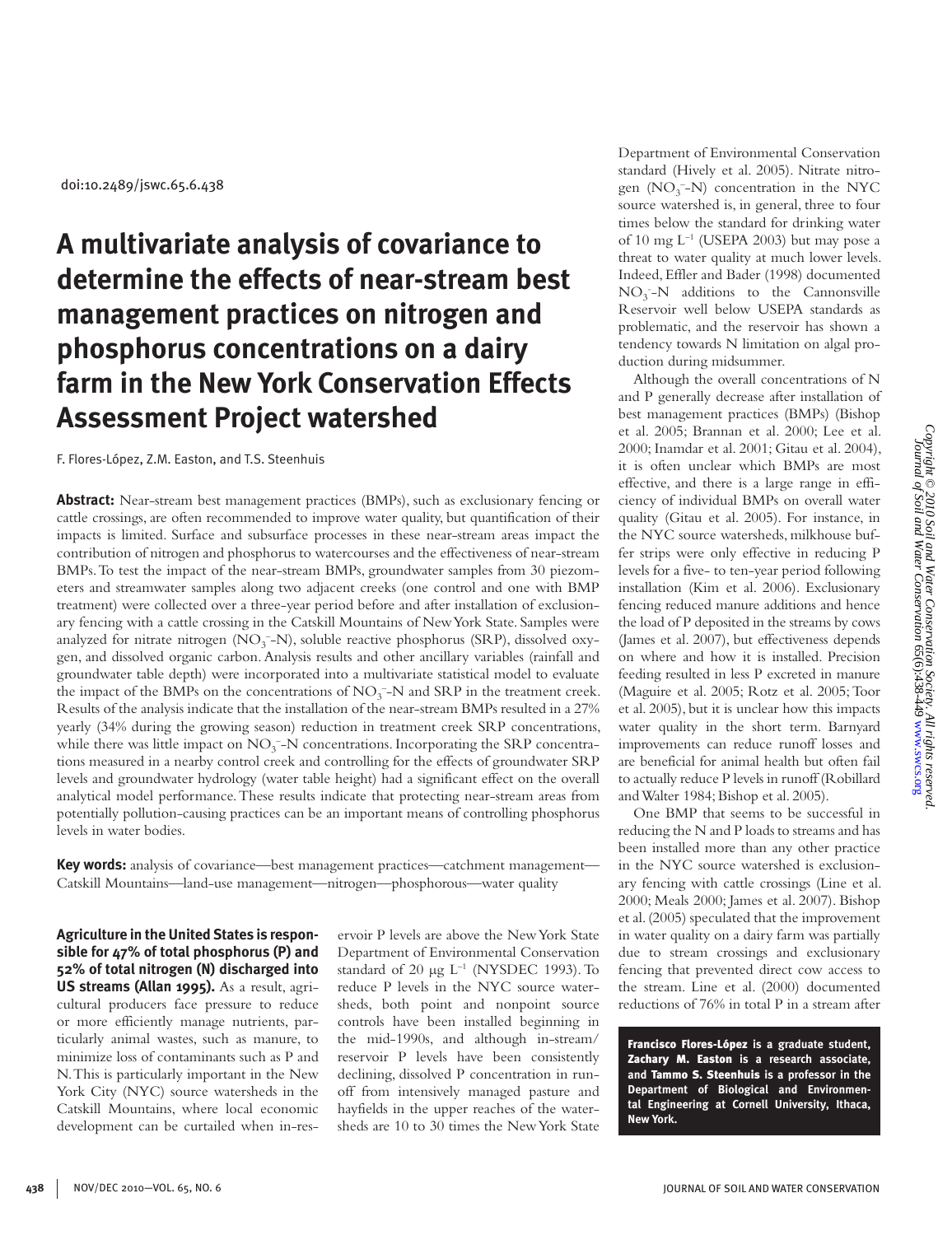fencing was installed in North Carolina. Exclusionary fencing has been tested to a limited extent in the northeast United States, yet there are few conclusive reports in the literature relating to the effectiveness of these BMPs on water quality. Bishop et al. (2005) via statistical analysis and Easton et al. (2008) with a distributed model documented significant dissolved P reductions resulting from a suite of BMP installations on a farm in the Catskill Mountains of New York State. Yet determining which specific BMPs were most effective still remains a difficult task and one that cannot reasonably be accomplished when suites of BMPs are installed in a short time frame.

The objective of this research is to quantify the streamwater quality impact of BMPs that exclude livestock from streams. Although most studies simply look at the downstream effect before and after installation of BMPs, we examine in detail the cause of the reduction. Two streams are compared, one that had exclusionary fencing with a cattle crossing installed (treatment) and one stream that did not (control). Because there is evidence that dissolved oxygen (DO) and dissolved organic carbon (DOC) influence dissolved P and NO<sub>3</sub><sup>-</sup>-N levels in water, we measure DOC and DO in all samples collected and include them in the statistical analysis. We also incorporate the effect of groundwater NO<sub>3</sub><sup>-</sup>-N, dissolved P, DO, and DOC levels on stream flow concentrations because the site is influenced by groundwater. An analysis of covariance (ANCOVA) model was employed to determine the relative impact of the BMPs on soluble reactive phosphorus (SRP) and  $NO<sub>3</sub><sup>-</sup>-N$  concentrations using data from a control (Creek B) and a treatment (Creek A) creek during the preand post-BMP periods. Bishop et al. (2005) state that variation in a response variable (Creek A SRP levels, for instance) that is not explained by the covariates can be attributed to treatment effects (in this case BMPs) as represented by an indicator variable or to unexplained error. Thus, the ANCOVA model serves as a simple methodology that provides a straightforward means of evaluating the impact of related environmental and management factors on BMP effectiveness. The study was conducted at a valley farm in the Catskill Mountains in central New York State from October 2003 to April 2006.

# Materials and Methods

*Study Site.* The study site is located the Cannonsville Reservoir Conservation Effects Assessment Project watershed in the Catskill Mountains in central New York State on one of the many dairy farms. The farm is located along a lowland tributary of the West Branch of the Delaware River. The dairy farm has 19 ha (46.9 ac) of valley bottom land and 119 ha (294 ac) of uphill lands. Small creeks originate from springs, either on the hillslopes surrounding the farm or on the farm itself. The creeks flow from north to south (figure 1). Springs on the hillslopes are formed at several locations where the steep hillslopes flatten and are active for the majority of the year except at times in the summer. The water from the spring, sampling site A1, in the northwest area of the site forms a creek (Creek A in figure 1) and then flows though the farm. Creek A is gaining water from groundwater flow during most of the year but looses water for a period during the summer and fall and may become dry during extended rainless periods. In the southern area of the farm, regional groundwater intersects the surface and forms saturated areas around Creek B (figure 1), especially during the period when precipitation exceeds evapotranspiration (October to May). Creek B is solely fed by groundwater.

Rainfall data were obtained from Northeast Regional Climate Center in Walton, New York, approximately 9 km (5.6 mi) to the southeast of the field site. The annual average precipitation for the study site is 1,120 mm  $y^{-1}$  (44.1 in  $yr^{-1}$ ), approximately one-third of which falls as winter snow (December to April) (National Climatic Data Center 2000). The climate of the Cannonsville Reservoir watershed is humid continental with an average temperature of about 8°C (46°F), and the growing season extends from May to October.

In 2004, the farm had 60 adult dairy and beef cows and 36 heifers, producing 833 Mg (ton) (1,836,450 lb) of manure per year that was spread mainly on the valley bottom lands during the winter, when 80% of the manure was applied (and mainly on the corn land). During the remainder of the year, the herd is pastured. Thus, less manure is produced in the barnyard, but more is deposited in the pasture. Since September 1995, the farm has participated in the Watershed Agricultural Program. This Program is an organization that is managed by the Watershed Agricultural Council

and is partly funded by the New York City Department of Environmental Protection and aids farmers with whole farms plans, including BMP implementation. As part of this program, a 5 m (16 ft) long culvert crossing was installed in Creek A during the third week of September 2005 so that the cattle could cross the stream without directly entering it. Exclusionary fencing was installed to delimit the 5 m (16 ft) width of the cattle path from the barnyard to the pasture and to prevent livestock free access to the stream. Before the culvert crossing was installed on Creek A, cattle and farm machinery entered the stream to cross. Creek B has no exclusionary fencing or culvert crossing, allowing direct livestock access and thus serves as a control with which the fenced Creek A may be compared.

*Water Sampling.* Streamwater was sampled at 11 locations along the course of Creek A and Creek B (figure 1) (Flores-López et al. Forthcoming). The 11 stream sampling locations were divided up as follows: one at the spring site, six along Creek A, and four along Creek B (figure 1). A total of 655 stream flow samples were collected during the study for analysis. An effort was made to sample during a range of events (i.e., base and stormflow) to capture realistically the expected variability in conditions. Following BMP installation in September, cattle were pastured through November 2005, during which 43 creek water samples were collected (i.e., 43 samples collected from September to November 2005). During the nongrowing (December 2005 to March 2006) season following BMP installation, there were 70 creek samples collected.

The spring sampling site, A1, was located on the northwest hillslope (figure 1). Sampling site A2 was located 230 m (755 ft) downstream from A1 on Creek A (figure 1). Sampling sites A3 and A4 were located 330 and 350 m (1,083 and 1,148 ft) downstream from sampling site A1, and between them, the cattle path crosses Creek A (figure 1). Streamwater samples were collected from a sampling site directly upstream of the cattle-crossing path (A3) and one directly downstream (A4). Sampling sites A5 and A6 were located 420 and 540 m (1,378 and 1,772 ft) downstream from A1, and sampling point A7 was 710 m (2,329 ft) downstream from A1 and directly before the confluence with the main stream course (figure 1).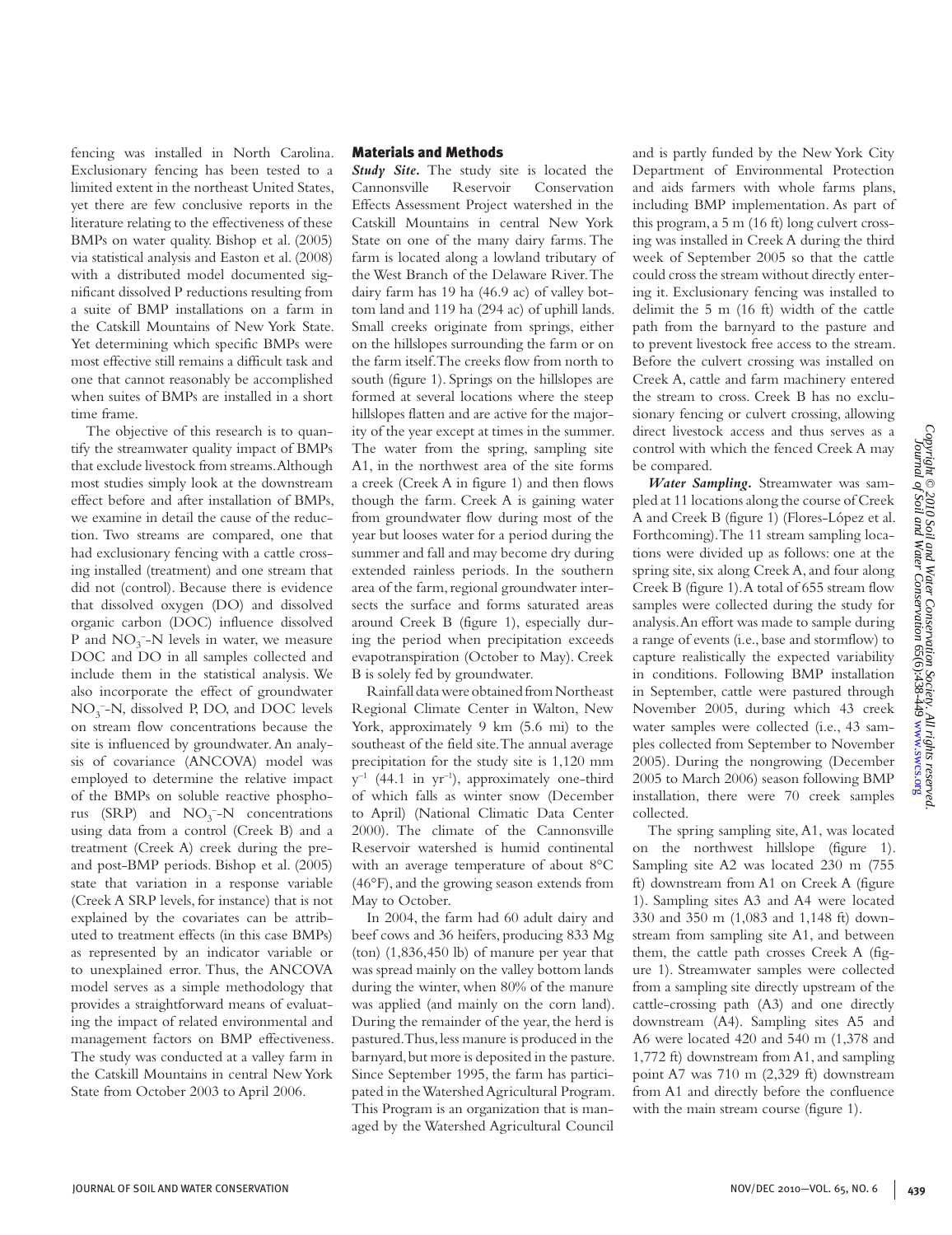# Figure 1

Study site showing the location of Creek A and Creek B, the culvert crossing best management practice, and the thirty piezometers. The groundwater table depth, measured with capacitance probes at each piezometer site was averaged for each creek (the direction of the steady state groundwater flow was derived from the apparent equipotential lines).



Sites B1 to B4 were located in Creek B, which drains groundwater in a low-lying area of the downstream field (figure 1). Sampling points B2, B3, and B4 were located along Creek B at 65, 130, and 200 m (213, 427, and 656 ft) downstream, respectively, from B1. Sampling site B4 was located directly upstream from the confluence with the main watercourse (figure 1).

Thirty subsurface piezometers were installed in the field site at different depths  $(0.3 \text{ to } 1.5 \text{ m})$   $(1 \text{ to } 5 \text{ ft})$  (figure 1) and were used to extract groundwater samples to measure soluble reactive P,  $NO<sub>3</sub><sup>-</sup>-N$ , DOC, and DO (Flores-López et al. Forthcoming). A total of 717 groundwater samples were collected for analysis. The piezometers and streams were always sampled at the same time. The groundwater samples were compared against the stream measurements during the analysis. The groundwater table depth measured with capacitance probes at each piezometer site was averaged for each Creek. To determine the direction of the steady state groundwater flow, we used the apparent equipotential lines from the water table levels derived from the capacitance probe data. We present some of the groundwater data in table 1 and discuss it in the manuscript. Greater detail of groundwater sampling and analysis at the site can be found in Flores-López et al. (Forthcoming).

*Chemical Water Analysis.* Water samples were collected at least two times a month, although occasionally were collected more frequently from October 2003 through April  $2006$ . A volume of  $100$  mL  $(6.1 \text{ in}^3)$  of water was collected in precleaned plastic bottles. Precleaning entailed rinsing thoroughly with distilled water. Water samples were collected with no headspace and were stored in coolers to prevent temperature increases during transport to the laboratory. Water chemistry analysis is discussed in detail in Flores-López et al. (Forthcoming), while this paper will briefly outline the procedures.

Dissolved oxygen concentration was measured directly in each sample bottle using a Traceable Digital Oxygen Meter (Fisher Scientific) (electrode type) within three to four hours of sampling. The instrument has a resolution of 0.1 mg  $L^{-1}$  and is calibrated by exposing the sensor to the ambient atmosphere and correcting to the oxygen content (approximately 21%). The probe was inserted into each bottle to obtain the DO concentration reading while avoiding interaction with ambient air. Before each use, the probe was rinsed with distilled water. Dissolved oxygen concentration readings were started in January 2005. Testing showed that there was no significant difference between DO measurements taken in the field and the

laboratory. After measuring the DO concentration, samples were filtered through 0.45 μm (0.0000177 in) membrane filters using a vacuum pump filtering system. Filters were washed with  $5$  mL  $(0.305 \text{ in}^3)$  of distilled water before filtering.

Water samples were analyzed for SRP within 24 hours of sampling or were filtered and stored in a refrigerator until they could be analyzed. The filtered samples were analyzed using the OI Analytical FlowSystem 3000 Automated Ascorbic Acid Method for SRP, with a detection limit of  $0.001$  mg  $L^{-1}$ following the instructions in the in-house manual for the operation (Method 4500- P G (ortho-P) and Method 4500-Ph (total P) (APHA, AWWA, and WEF 1999). SRP analyses began with the first sample set on October 1, 2003.

Water samples were analyzed for  $NO_3^-$ -N beginning in March of 2004. The spectrophotometric method and a Spectronic 501 instrument by Bausch & Lomb were used following the instructions in the in-house manual for the operation (Cataldo et al. 1974). Nitrate nitrogen concentrations were below the detection limits (0.05 mg  $L^{-1}$ ) during the winter.

Dissolved organic carbon analyses were conducted using the OI Analytical Model 1010 Total Organic Carbon Analyzer with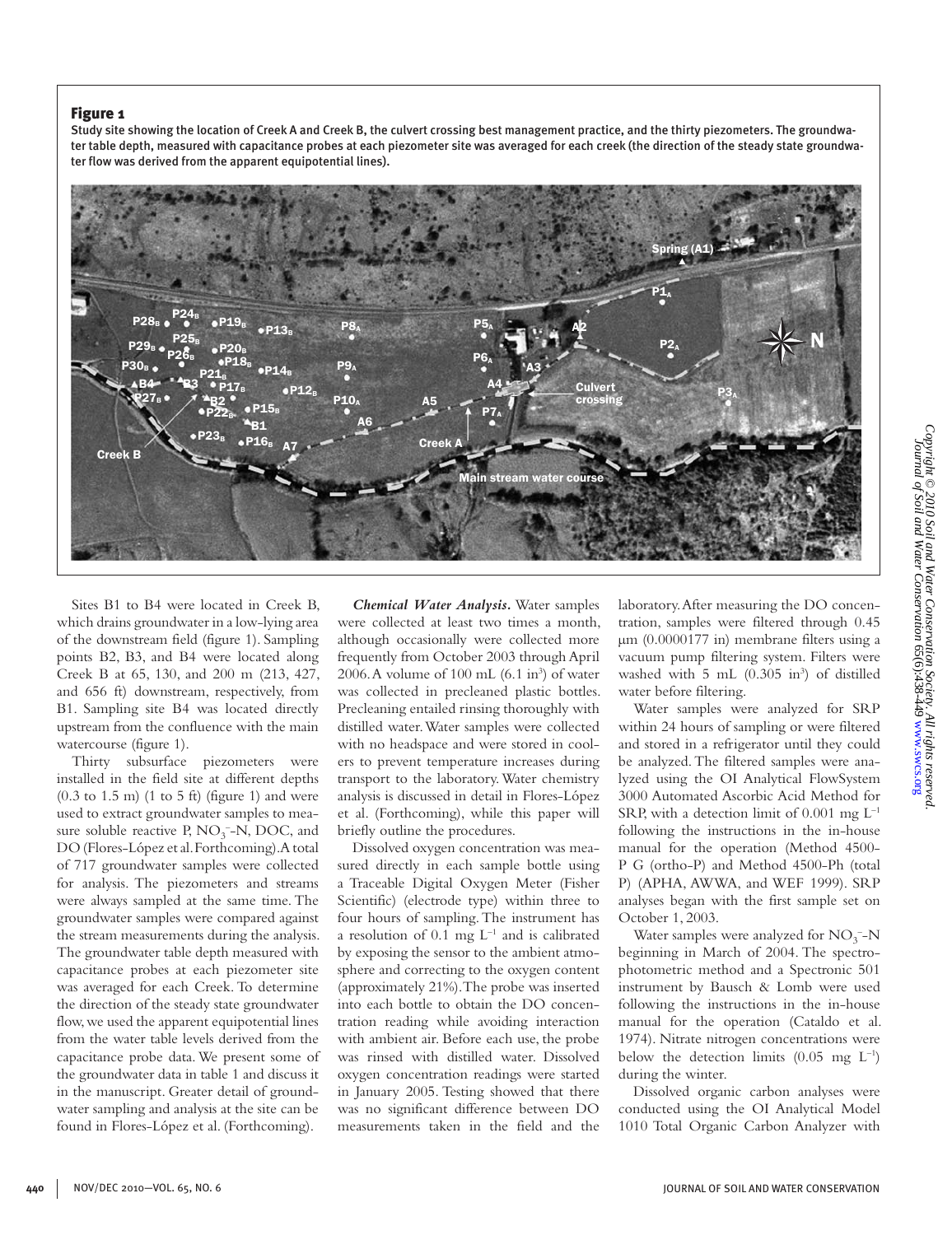# Table 1

Descriptive statistics by season for soluble reactive phosphorus, nitrate-nitrogen, dissolved organic carbon, and dissolved oxygen concentrations and groundwater table depth for the growing season (April to November) and nongrowing season (December to March).

| <b>Season</b>     | <b>Statistics</b>  | <b>SRP</b><br>$(mg L^{-1})$ | $NO3 - N$<br>$(mg L^{-1})$ | <b>DOC</b><br>$(mg L^{-1})$ | D <sub>O</sub><br>$(mg L^{-1})$ | Groundwater<br>table depth<br>(m) |
|-------------------|--------------------|-----------------------------|----------------------------|-----------------------------|---------------------------------|-----------------------------------|
| <b>Creek A</b>    |                    |                             |                            |                             |                                 |                                   |
| Growing season    | Mean               | 0.045                       | 1.042                      | 1.707                       | 5.199                           | 0.795                             |
|                   | Standard deviation | 0.05                        | 0.88                       | 1.46                        | 1.44                            | 0.20                              |
|                   | Maximum            | 0.35                        | 2.31                       | 9.10                        | 9.20                            | 1.23                              |
|                   | n                  | 247                         | 96                         | 86                          | 91                              | 204                               |
| Nongrowing season | Mean               | 0.037                       | 0.090                      | 1.850                       | 6.387                           | 0.684                             |
|                   | Standard deviation | 0.04                        | 0.08                       | 1.43                        | 2.33                            | 0.13                              |
|                   | Maximum            | 0.26                        | 2.83                       | 8.50                        | 11.80                           | 1.01                              |
|                   | n                  | 99                          | 6                          | 60                          | 53                              | 54                                |
| <b>Creek B</b>    |                    |                             |                            |                             |                                 |                                   |
| Growing season    | Mean               | 0.040                       | 1.035                      | 1.333                       | 5.085                           | 0.558                             |
|                   | Standard deviation | 0.06                        | 0.82                       | 1.70                        | 1.58                            | 0.25                              |
|                   | Maximum            | 0.40                        | 2.53                       | 12.90                       | 10.20                           | 1.47                              |
|                   | n                  | 148                         | 56                         | 58                          | 60                              | 116                               |
| Nongrowing season | Mean               | 0.028                       | 0.203                      | 3.294                       | 5.973                           | 0.582                             |
|                   | Standard deviation | 0.04                        | 0.10                       | 4.14                        | 1.96                            | 0.25                              |
|                   | Maximum            | 0.18                        | 2.26                       | 20.40                       | 10.40                           | 1.31                              |
|                   | n                  | 57                          | 4                          | 35                          | 30                              | 35                                |
| <b>Overall</b>    |                    |                             |                            |                             |                                 |                                   |
|                   | Mean               | 0.041                       | 1.039                      | 1.885                       | 5.538                           | 0.695                             |
|                   | Standard deviation | 0.05                        | 0.86                       | 2.19                        | 1.85                            | 0.24                              |

a detection limit of 0.1 mg  $L^{-1}$ , following the instructions in the operator manual (OI-Analytical 1997). Sample analyses for DOC started in January 2005.

*Multivariate Analysis of Covariance Model.* A multivariate analysis of covariance (ANCOVA) model (USEPA 1997; Bishop et al. 2005) using matched treatment (Creek A) and control (Creek B) data was used to determine the impact of the near-stream BMPs in the treatment creek (Creek A). An ANCOVA allows comparison of a response variable in two or more groups by considering the variability of other variables, called covariates, or more simply an ANCOVA can be used to control for the effect of a covaraite before making inferences on treatment effects. Variables collected in both the control creek and the treatment creek or in the respective drainage areas of both creeks included instream and groundwater SRP,  $NO<sub>3</sub>$ <sup>-</sup>-N, DO, and DOC concentrations, groundwater table height (GWTD), and season (growing [April to November] or nongrowing [December to March]). In-stream samples were collected

at seven locations in the treatment creek (Creek A, sites A1 to A7) and four locations in the control creek (Creek B, sites B1 to B4) (figure 1). The locations of the sampling sites A1 to A7 were aggregated into two classes, above or below the BMP (note that the culvert BMP was installed on Creek A). Table 1 presents the descriptive statistics collected during the study. Since less than 200 m (656 ft) separates the treatment and control creeks, rainfall (*RF*) was assumed to be evenly distributed between the two creeks and was incorporated as a variable in the analysis.

We constructed three stepwise ANCOVA models to explain the effect of the nearstream BMPs. First, we test whether there was a significant difference between the pre- and post-BMP time periods. If there is a significant difference between the pre- and post-BMP periods, the second ANCOVA tests for a significant difference between Creek A (treatment) and Creek B (control) in the post-BMP period by controlling for the variance associated with measurements

in Creek B and groundwater. The third ANCOVA model tests for a significant difference between the location on Creek A above and below the BMP during the post-BMP period. Variables were natural log transformed to remedy increasing error variance and nonnormality of residuals. Note that initial model analysis showed that  $NO<sub>3</sub>$ <sup>-</sup>-N was not a significant independent variable to explain SRP concentrations (nor SRP to explain  $NO_3^-$ -N) and was thus not included in the model. Least squared means were used to estimate BMP effects in all models. For each seasonal model, the complete model with all main and interaction effects was fit, and nonsignificant terms (at  $\alpha = 0.05$ ) were subsequently removed (see table 2 for significant terms). Model variables were selected using all-subsets regression and forward and backward regression methods with the partial *F*-statistic to add or drop a model variable at the  $\alpha$  = 0.05 level. The ANCOVA model (excluding interaction terms) is (using SRP as an example):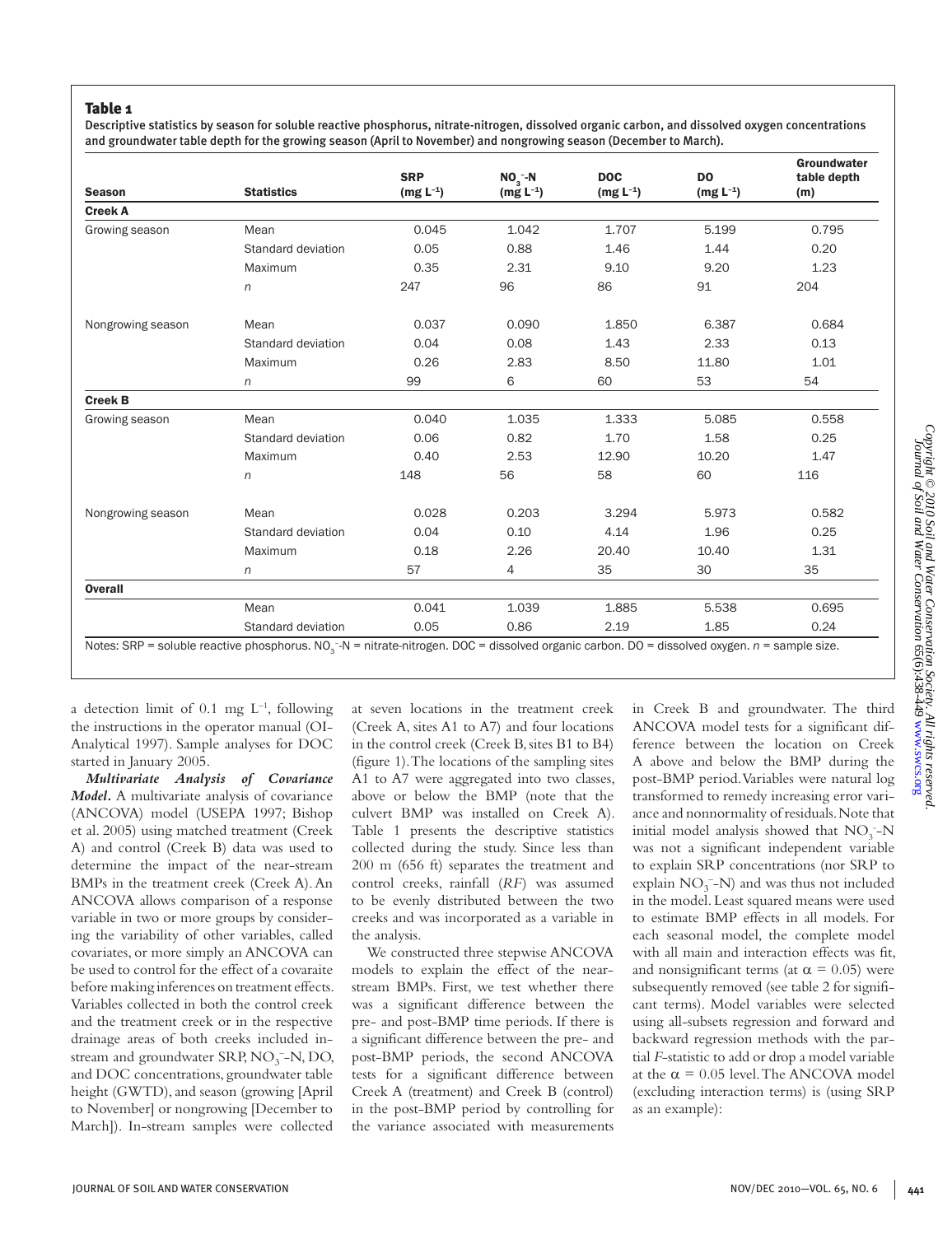Analysis of covariance (ANCOVA) for test of significant differences on in-stream soluble reactive phosphorus concentrations for Creek A.

|                                                                                                                                                               | <b>Growing season</b> |              | <b>Nongrowing season</b> |                          | <b>Full year</b>    |                          |  |
|---------------------------------------------------------------------------------------------------------------------------------------------------------------|-----------------------|--------------|--------------------------|--------------------------|---------------------|--------------------------|--|
| Parameter In(SRP <sub>^</sub> )                                                                                                                               | p-value               | <b>SumSq</b> | p-value                  | <b>SumSq</b>             | p-value             | <b>SumSq</b>             |  |
| ANCOVA test for concentrations between pre- and post-BMP periods (equation 2)                                                                                 |                       |              |                          |                          |                     |                          |  |
| Intercept                                                                                                                                                     | 0.044                 |              | 0.002                    |                          | 0.033               |                          |  |
| $In(GWSRP_{2})$                                                                                                                                               | < 0.001               | 79.46        | ns                       |                          | 0.006               | 147.61                   |  |
| ln(SRP <sub>B</sub> )                                                                                                                                         | 0.006                 | 63.46        | 0.031                    | 43.23                    | 0.009               | 102.12                   |  |
| In(GWTD <sub>a</sub> )                                                                                                                                        | 0.033                 | 37.14        | 0.049                    | 26.12                    | ns                  |                          |  |
| ln(RF)                                                                                                                                                        | 0.019                 | 12.61        | ns                       |                          | ns                  |                          |  |
| Period                                                                                                                                                        | 0.007                 | 8.62         | ns                       |                          | 0.004               | 12.07                    |  |
| Adjusted $r^2$ (p-value)                                                                                                                                      | $0.89$ (< $0.001$ )   |              | 0.78(0.181)              | $0.83$ (< $0.001$ )      |                     |                          |  |
| ANCOVA test of BMP effectiveness in the post-BMP period (equation 3)                                                                                          |                       |              |                          |                          |                     |                          |  |
| Intercept                                                                                                                                                     | ns                    |              | 0.056                    |                          | 0.038               | $\overline{\phantom{0}}$ |  |
| $In(GWSRP_1)$                                                                                                                                                 | < 0.001               | 162.40       | ns                       |                          | 0.007               | 269.06                   |  |
| In(SRP <sub>e</sub> )                                                                                                                                         | < 0.001               | 106.12       | < 0.001                  | 146.15                   | < 0.001             | 212.23                   |  |
| ln(RF)                                                                                                                                                        | < 0.001               | 149.32       | ns                       |                          | 0.018               | 200.29                   |  |
| <b>BMP</b>                                                                                                                                                    | 0.011                 | 16.06        | ns                       |                          | < 0.001             | 34.51                    |  |
| Period                                                                                                                                                        | ns                    |              | ns                       |                          | ns                  |                          |  |
| <b>BMP × Period</b>                                                                                                                                           | 0.036                 | 7.94         | ns                       |                          | 0.048               | 4.43                     |  |
| Adjusted $r^2$ (p-value)                                                                                                                                      | $0.75 \, (< 0.001)$   |              | 0.44(0.132)              |                          | $0.56 \, (< 0.001)$ |                          |  |
| ANCOVA test of location in Creek A (above or below the BMP) (equation 4)                                                                                      |                       |              |                          |                          |                     |                          |  |
| Intercept                                                                                                                                                     | ns                    |              | 0.004                    | $\overline{\phantom{0}}$ | 0.014               | $\overline{\phantom{0}}$ |  |
| In(GWSRP <sub>a</sub> )                                                                                                                                       | < 0.001               | 49.02        | 0.039                    | 110.22                   | < 0.001             | 271.35                   |  |
| ln(SRP <sub>a</sub> )                                                                                                                                         | 0.015                 | 14.58        | ns                       |                          | 0.019               | 11.50                    |  |
| In(GWTD <sub>a</sub> )                                                                                                                                        | < 0.001               | 16.06        | 0.048                    | 150.54                   | < 0.001             | 168.94                   |  |
| Period                                                                                                                                                        | ns                    |              | ns                       |                          | ns                  |                          |  |
| <b>BMP</b>                                                                                                                                                    | ns                    |              | ns                       |                          | ns                  |                          |  |
| Location                                                                                                                                                      | < 0.001               | 29.15        | ns                       |                          | < 0.001             | 36.82                    |  |
| Period × BMP × Location                                                                                                                                       | < 0.001               | 5.24         | ns                       |                          | 0.004               | 3.99                     |  |
| Adjusted $r^2$ (p-value)<br>Notes: SPD = soluble reastive phosphorus SumSa = sum of squares RMD = best management practice = no value corresponding to the NS | $0.82$ (< $0.001$ )   |              | 0.52(0.028)              |                          | 0.61(0.016)         |                          |  |

sum of squares. BMP = best management practice. — = no value, corresponding to the (not significant) values, or for the intercepts for which no SumSq is calculated. ns = not significant. *GWSRP* = groundwater soluble reactive phosphorus. SRP $_{_B}$  = soluble reactive phosphorus with slope B. GWTD<sub>A</sub> = groundwater table height with slope A. RF = rainfall.  $r^2$  = coefficients of determination. *Period* and *BMP* were included in model due to significant interaction effect.

*ln(SRPA)= a + b(Period) + c(BMP) +*   $d(Location)$  +  $e(hSRP_B)$  +  $f(hDO_A)$  +  $g(hDO_C)$   $h(hDOC_A)$  +  $i(hDOC_B)$  +  $g(hnDO_B)$   $h(hnDOC_A)$  +  $i(hnDOC_B)$  $j(lnRF)$  +  $k(lnGWSRP_A)$  +  $l(lnGWSRP_B)$ +  $m(hGWDO_A)$  +  $n(hGWDO_B)$  +<br> $o(hGWDOC_A)$  +  $p(hGWDOC_B)$  +  $+$  *p*(lnGWDOC<sub>B</sub>)  $q(lnGWTD_A) + r(lnGWTD_B) + \varepsilon_i$  $(1)$ 

where *ln* represents the natural log function, *a* is the intercept, letters *b* to *r* are the slopes of the individual variables, *Period* is the BMP time period (0 for pre-BMP, and 1 for post-BMP), *BMP* indicates the presence of the BMP (0 for no BMP present [Creek B], and 1 for BMP present [Creek A]), *Location* is an indicator variable in Creek A (0 for sampling locations above the culvert, and 1 for sampling locations below the culvert), ε*<sup>i</sup>* is the model error, *GWDO* is groundwater

dissolved oxygen, *GWSRP* is groundwater soluble reactive phosphorus, and all others variables as defined earlier. Subscripts *A* and *B* indicate which creek or contributing area the variable was measured (i.e., *A* indicates the measurement was made in Creek A or the Creek A contributing area).

Three seasonal ANCOVA models are used to analyze the effectiveness of the nearstream BMPs. First, we determine if there is a significant difference in-stream SRP or  $NO<sub>3</sub><sup>-</sup>-N$  concentrations between pre- and post-BMP time periods using the following ANCOVA (using SRP as an example):

 $ln(SRP_a) = a + b(Period) + c(lnSRP_a) + b(period)$  $d(lnRF) + e(lnGWSRP_A) + f(lnGWTD_A) + \varepsilon_i$ (2) For the seasonal model, the difference between the pre- versus post-BMP time period was tested using a one-sided *t*-test on the *b* coefficient at the  $\alpha = 0.05$  level. Next, we test the lumped impact of the culvert on stream SRP or  $NO<sub>3</sub><sup>-</sup>-N$  levels during the post-BMP period (using SRP as an example):

$$
ln(SRP_A) = a + b(BMP) + c(Period) + d(lnSRP_B)
$$
  
+  $e(lnGWSRP_A) + f(lnRF) + g(BMP \times Period)$   
+  $\varepsilon_i$ , (3)

where *a* is the intercept, *b* to *g* are the slopes of the individual variables, *BMP × Period* is an interaction term that indicates the presence of the BMP during the post-BMP period, and all others are defined earlier. The difference between Creek A and B with and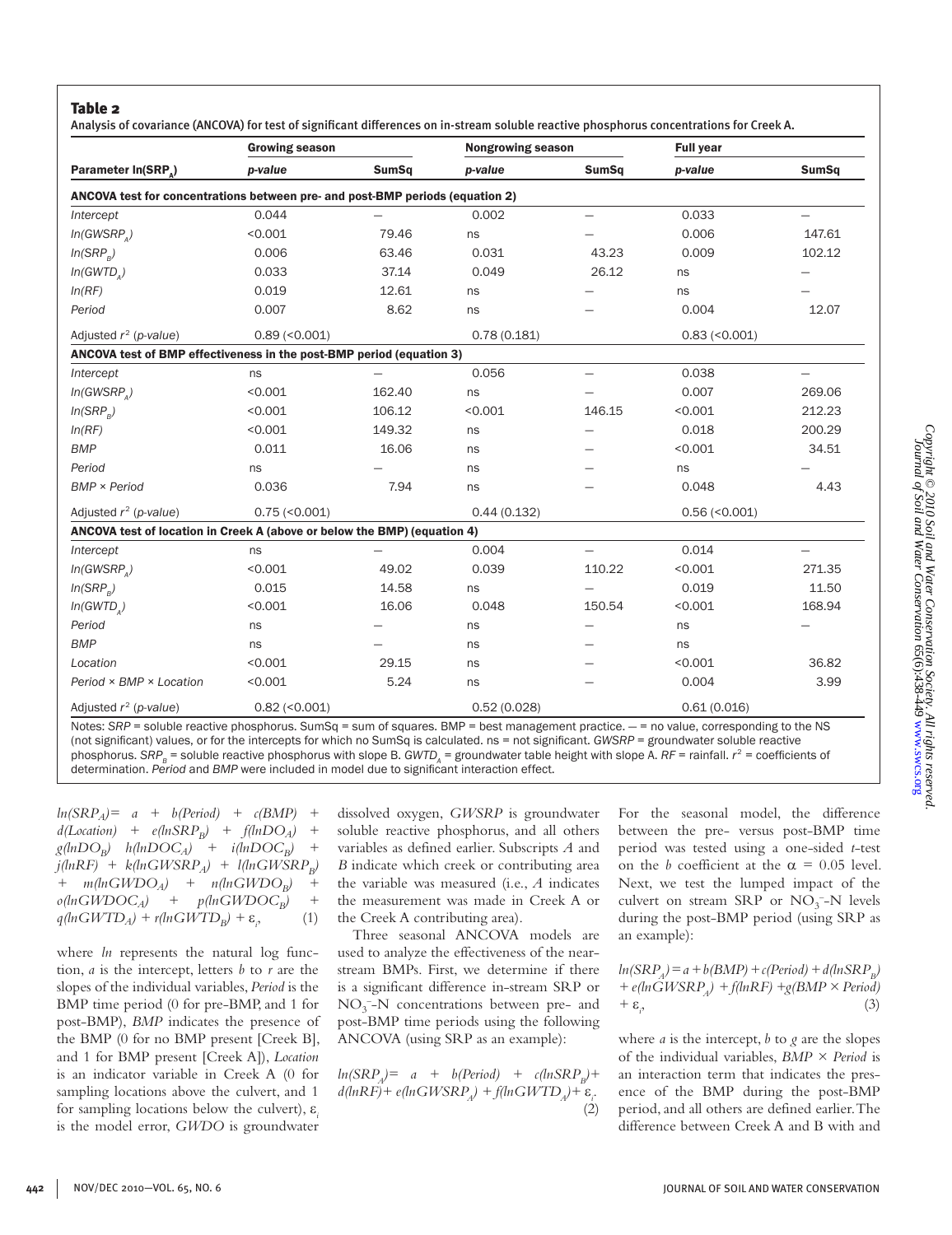# Table 3

Analysis of the Period (equation 2), *BMP\*Period* interaction (equation 3) and *Period* × *BMP* × *Location* interaction (equation 4) for Creek A showing the estimated difference (in mg L<sup>-1</sup>) in SRP concentrations. Note that the estimates were back transformed to nonlog units for display in the table, *p-values* are from log transformed tests.

|                                                        | <b>Growing season</b> |         | <b>Nongrowing season</b> |         | <b>Full year</b> |         |
|--------------------------------------------------------|-----------------------|---------|--------------------------|---------|------------------|---------|
| <b>Parameter: InSRP</b>                                | <b>Estimate</b>       | p-value | <b>Estimate</b>          | p-value | <b>Estimate</b>  | p-value |
| Pre-BMP versus post-BMP (equation 2)                   | 0.0077                | 0.003   | 0.0001                   | 0.614   | 0.0053           | 0.032   |
| Post-BMP with BMP xversus Post-BMP no BMP (equation 3) | 0.0071                | < 0.001 | 0.0003                   | 0.822   | 0.0085           | 0.041   |
| Pre-BMP period (equation 4)                            |                       |         |                          |         |                  |         |
| Above BMP versus below BMP                             | 0.0056                | < 0.001 | 0.0030                   | 0.081   | 0.0085           | 0.003   |
| Post-BMP period (equation 4)                           |                       |         |                          |         |                  |         |
| Above BMP versus below BMP                             | 0.0004                | 0.105   | 0.0001                   | 0.194   | 0.0005           | 0.137   |
|                                                        |                       |         |                          |         |                  |         |

without the BMP during the post-BMP time period was tested using a one-sided *t*-test on the *g* coefficient at the  $\alpha = 0.05$ level. Finally, we tested the direct impact of the culvert in Creek A during the post-BMP period (using SRP as an example):

 $ln(SRP<sub>i</sub>)=a+b(Period) + c(Location) + d(BMP)$  $+ e(hSRP_p) + f(hGWSRP_a) + g(hGWTD_a)$ *+ h(Period × BMP × Location) +* ε*<sup>i</sup>*  $(4)$ 

where *Period × BMP × Location* is an interaction term that tests the effect of the BMP location in Creek A (above or below the BMP) during the post-BMP period. Differences between sampling locations in Creek A above and below the BMP location during the post-BMP period were tested using a one sided *t*-test on the *h* coefficient at the  $\alpha$  = 0.05 level.

*Model Assumptions.* Model assumptions for an ANCOVA model are similar to standard analysis of variance model assumptions. Three assumptions need to be verified prior to presenting and discussing results. First, ANCOVA models assume linearity, (i.e., the covariate has a linear relationship with the dependent variable), which upon initial testing was not satisfied but was corrected by a natural log transformation of the covariates. Second, ANCOVA models assume homogeneity of variance or the variance of group one is equal to the variance of group two, etc., which was verified on the natural log– transformed data using normal probability plots and performing a chi-square goodness of fit test (Snedecor and Cochran 1989). Third, the homogeneity of the regression slopes, or for each level of the independent variable (SRP, for instance), the slope of the prediction from the covariate must be equal. This assumption was tested by comparing the interaction effects of the *Period, BMP,*  and *Location* variables in ANCOVA models

against a *p*-value of 0.05. Table 2 shows that there were significant interaction effects for the ANCOVA model testing the effect of *BMP* in equation 3 and *Location* (equation 4). Because the slopes for the *Period*, *BMP*, and *Location* variables are not statistically equal, we use a model that estimates slopes for all *Period, BMP,* or *Location* variables separately. Using the "estimate" statement in SAS (SAS Institute 2008), we constructed statements to test the effect of *Period, BMP,* and *Location* for both the pre- and post-BMP periods. This test allowed us to estimate the impact of the BMP on SRP levels in Creek A while controlling for other variables in the ANCOVA (table 3).

It should be noted that all three variable selection methods (i.e., all subsets, forward, and backward regressions) resulted in the same parameter sets for all models. Identical analysis was performed for in-stream NO3 - -N concentrations, but no significant *Period, BMP,* or *Location* effects were detected, indicating that the fencing did not affect the  $NO_3^-$ -N concentration in the stream. Therefore, our analysis focused mainly on SRP concentrations, but some discussion of  $NO_3^-$ -N is included.

#### Results and Discussion

*Descriptive Statistics.* The overall average SRP concentrations measured in Creek A and Creek B were  $0.043$  and  $0.037$  mg  $L^{-1}$ , respectively, similar to groundwater for SRP levels (Flores-López et al. Forthcoming). Average  $NO_3^-$ -N concentrations were 1.042 and  $1.035$  mg  $L^{-1}$  for Creek A and Creek B, respectively (table 1), but temporal variability was observed. The average DOC concentration in Creek B was significantly higher  $(2.07 \text{ mg } L^{-1})$  than the concentration in Creek A  $(1.76 \text{ mg } L^{-1})$ . The average DO concentrations were not significantly different, 5.63 and 5.38 mg  $L^{-1}$  for Creek A and

Creek B, respectively. The seasonal variability of all four chemicals (table 1) indicates that the lowest average stream SRP concentration was observed during the nongrowing season for both creeks (figure 2). Stream  $NO<sub>3</sub><sup>-</sup>-N$  concentrations were highest during the growing season and were below the detection limit during the winter (figure 3). The highest DOC concentrations for Creek A were observed during the growing season, and for Creek B, were observed during the nongrowing season. Higher stream DO concentrations were observed during the nongrowing season in both creeks (table 1).

In general, SRP concentrations in Creek A were higher than in Creek B for the pre-BMP period (before the crossing was installed). In Creek A, before the culvert was installed, the highest mean SRP concentration of 0.11 mg  $L^{-1}$  was measured during the growing season, and in Creek B, the highest levels observed were  $0.04 \text{ mg } L^{-1}$ . In the pre-BMP period, the lowest mean SRP concentrations were observed during the nongrowing season for both Creek A and Creek B (both were 0.03 mg L–1). The mean SRP level for Creek A during the pre-BMP period was  $0.06 \text{ mg L}^{-1}$ , nearly twice the concentration in Creek B  $(0.03 \text{ mg L}^{-1})$ . After the crossing was installed (post-BMP period), the SRP concentrations in Creek A declined by 30% (average of 0.04 mg  $L^{-1}$ ), while conversely SRP levels in Creek B increased 41% (average of 0.05 mg L–1) compared to the pre-BMP period (table 4). The increase in SRP concentrations in Creek B post-BMP indicates that exogenous variables, such as precipitation or temperature, might actually have reduced the perceived effectiveness of the crossing in Creek A.

Precipitation (figure 2) in 2004 and 2005 was 23% and 6%, higher than the long-term annual average precipitation  $(1,120 \text{ mm y}^{-1})$ [44.1 in yr–1] based on National Climatic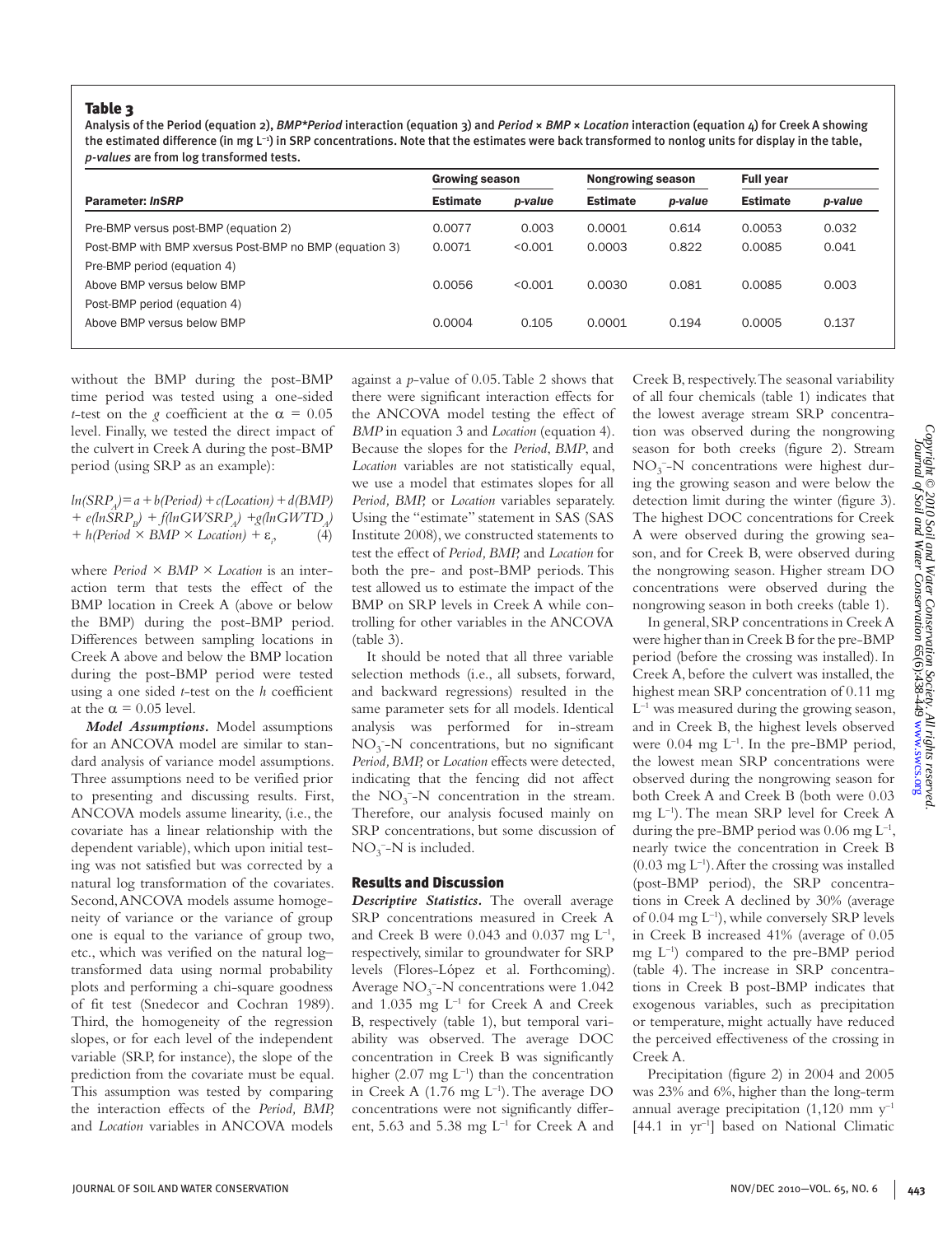# Figure 2

The control (Creek B) and treatment (Creek A) creek soluble reactive phosphorus (SRP) concentrations and precipitation depths during the pre- and post-best management practice (BMP) periods. The lowest average stream SRP concentration was observed during the nongrowing season, from December to March. Symbols show the average SRP concentrations for each creek (Sites A1 to A7 and B1 to B4, respectively). See figure 1 for site locations.



# **Figure 3**

The control (Creek B) and treatment (Creek A) creek nitrate-nitrogen (NO  $_{\tiny{\text{s}}}$ -N) concentrations and precipitation depths during the pre- and post-best management practice (BMP) periods. Stream NO $_3^{\text{-}-}$ N concentrations were highest during the growing season, from April to November. Symbols show the average NO  $_{\tiny 3}^{\tiny -}$ -N concentrations for each creek (Sites A1 to A7 and B1 to B4, respectively). See figure 1 for site locations. Note that the NO  $_{\tiny{\overline{3}}}$  -N detection limit is 0.05 mg L  $^{\tiny{\textrm{\tiny{1}}}}$ .



Data Center 2000). The partial years sampled during the study, 2003 and 2006, had approximately normal precipitation levels. A significant difference was observed between the 2004 and 2005 growing seasons, where 1,093 mm (32.6 in) of precipitation was measured from April to November of 2004, compared to 796 mm (12.2 in) during the same months in 2005. The average precipitation for the growing season over the study period was 676 mm (23.5 in).

Figures 2 and 3 show time series of the  $SRP$  and  $NO<sub>3</sub><sup>-</sup>-N$  concentrations in Creek A and Creek B, respectively, over the study period. The  $NO_3^-$ -N concentrations in Creek A and Creek B (figure 3) during the pre- and post-BMP period were well below the 10 mg  $L^{-1}$  standard for drinking water.

Note in figure 2 that elevated SRP concentrations occur in both the pre- and post-BMP periods. However, it is also apparent that the SRP concentrations in Creek B are elevated during the post-BMP period (figure 2). Simply looking at the time series, one might be tempted to assume that the BMP was effective since Creek A concentrations were significantly lower during the post-BMP period than during the pre-BMP period (paired *t*-test at  $\alpha = 0.05$ ). Creek B concentrations were, on average, significantly lower during the post-BMP period as well. Despite the two high SRP concentrations in Creek B during the post-BMP period, it is relatively clear that Creek B concentrations have fallen as well (figure 2). However, it is not clear from figure 2 what the source of the SRP reduction is, as other exogenous variables, such as climatic variability, could have influenced the Creek A concentrations. Thus, use of the matched concentration ANCOVA should correct for imbalances in precipitation, groundwater, and other factors between the pre- and post-BMP periods (Bishop et al. 2005) and thus result in detectable BMP effects if significant. Figure 4 shows a relatively strong relationship between the log of the SRP concentrations between Creek A and Creek B during both the pre- and post-BMP time periods, indicating that incorporating parameters controlling Creek B SRP concentrations should help improve model results.

*Multivariate Analysis of Covariance.* Table 2 presents the results of the three ANCOVA analyses by season and for the whole year. First, we test whether there was a significant difference between the pre- and post-BMP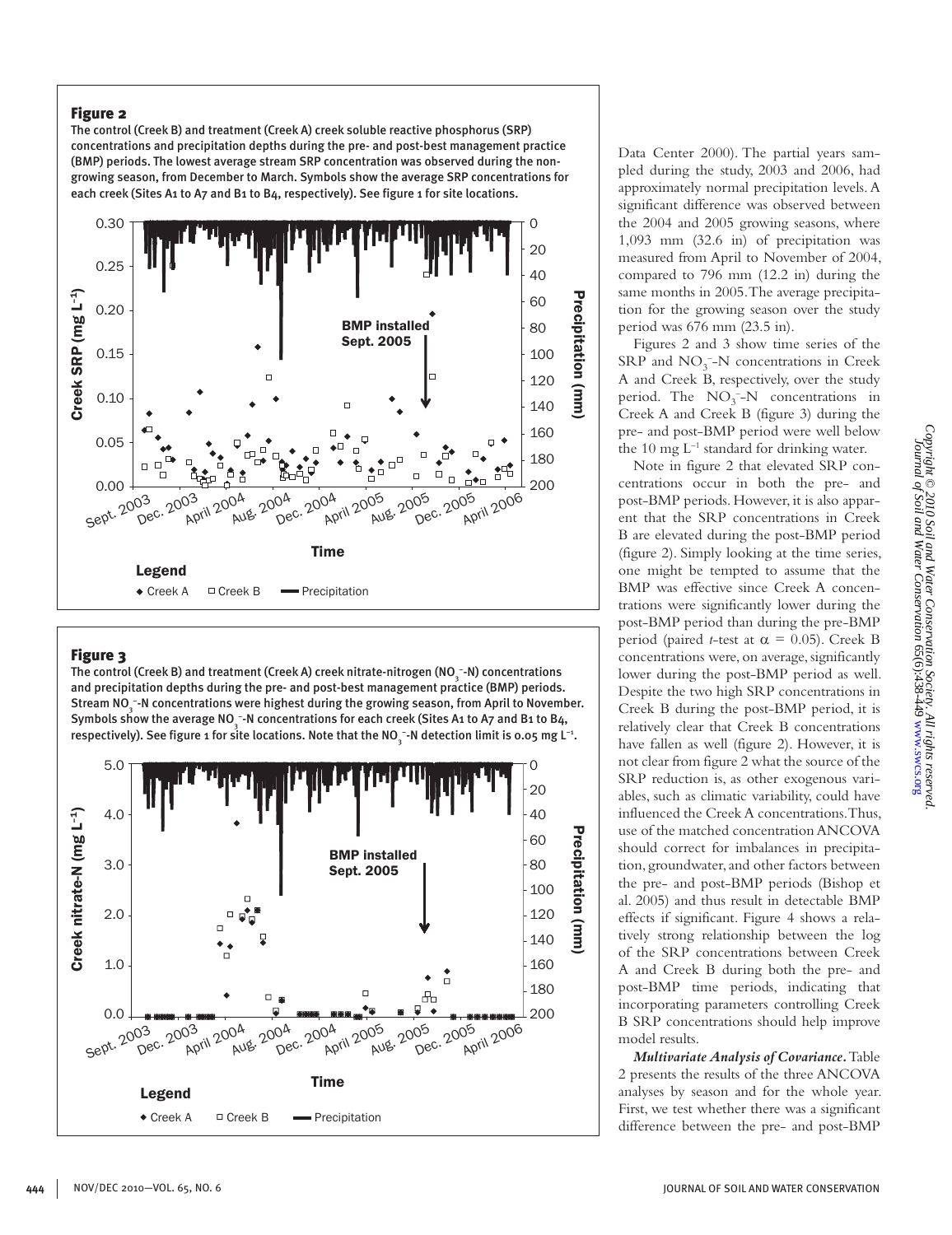# Table 4

Average soluble reactive phosphorus concentrations by sampling sites for the pre-best management practice (BMP) and post-BMP scenarios in Creek A and Creek B.

|                                               | <b>Pre-BMP</b>                 |    | <b>Post-BMP</b>                | Difference between |               |  |
|-----------------------------------------------|--------------------------------|----|--------------------------------|--------------------|---------------|--|
| <b>Sampling site</b>                          | Mean $(\pm$ se) (mg $L^{-1}$ ) | n  | Mean $(\pm$ se) (mg $L^{-1}$ ) | $\mathbf n$        | scenarios (%) |  |
| <b>Creek A (above BMP)</b>                    |                                |    |                                |                    |               |  |
| A1                                            | $0.013 (\pm 0.002)$            | 32 | $0.008 (\pm 0.002)$            | 8                  | $-38$         |  |
| A2                                            | $0.019$ ( $\pm 0.001$ )        | 40 | $0.013 (\pm 0.003)$            | 9                  | $-32$         |  |
| A <sub>3</sub>                                | $0.026 (\pm 0.003)$            | 41 | $0.036 (\pm 0.008)$            | 8                  | 38            |  |
| <b>Creek B (below BMP)</b>                    |                                |    |                                |                    |               |  |
| A4                                            | $0.058 (\pm 0.008)$            | 43 | $0.036 (\pm 0.007)$            | 10                 | $-38$         |  |
| A <sub>5</sub>                                | $0.080 (\pm 0.013)$            | 41 | $0.049$ ( $\pm 0.012$ )        | 10                 | $-39$         |  |
| A <sub>6</sub>                                | $0.053$ ( $\pm 0.009$ )        | 41 | $0.047 (\pm 0.011)$            | 10                 | $-11$         |  |
| A7                                            | $0.057 (\pm 0.009)$            | 42 | $0.040$ ( $\pm 0.017$ )        | 11                 | $-30$         |  |
| <b>Creek B (no BMP)</b>                       |                                |    |                                |                    |               |  |
| <b>B1</b>                                     | $0.033$ ( $\pm 0.008$ )        | 38 | $0.073 (\pm 0.036)$            | 11                 | 121           |  |
| <b>B2</b>                                     | $0.029$ ( $\pm 0.007$ )        | 39 | $0.040$ ( $\pm 0.016$ )        | 12                 | 38            |  |
| B <sub>3</sub>                                | $0.027 (\pm 0.006)$            | 43 | $0.042 (\pm 0.014)$            | 12                 | 56            |  |
| <b>B4</b>                                     | $0.047 (\pm 0.010)$            | 38 | $0.039$ ( $\pm 0.017$ )        | 12                 | $-17$         |  |
| Note: se = standard error. $n$ = sample size. |                                |    |                                |                    |               |  |

time periods (equation 2). The second ANCOVA tests for a significant difference between Creek A (treatment) and Creek B (control) in the post-BMP period by controlling for the variance associated with measurements in Creek B and groundwater (equation 3). The third ANCOVA model tests for a significant difference between location on Creek A above and below the BMP during the post-BMP period (equation 4).

The ANCOVA model, which was used to test for a detectable difference in the log of the SRP concentrations between the pre- and post-BMP time periods in Creek A (equation 2, table 2), resulted in high predictive accuracy for both the growing season and whole-year models (adjusted  $r^2 = 0.89$ ) and 0.83, respectively, table 2), and significant overall effects. The nongrowing-season model was not significant at  $\alpha = 0.05$ , yet still had good predictive power (adjusted  $r^2 =$ 0.78). The log of Creek A SRP levels during the growing season were highly covariate with the log of Creek B SRP, the log of groundwater SRP levels, and the log of groundwater table depth in the area contributing to Creek A, as indicated by the highly significant *p*-values and large sums of squares (table 2). More importantly, the model was able to detect a significant difference in the log of the Creek A SRP levels between the pre- and post-BMP periods for both the growing season and whole-year models (e.g., one sided *t*-test of the *Period* variable, table 2). The reductions in the pre- and post-BMP period SRP concentrations estimated by the

# Figure 4

Log-matched concentrations (averaged by creek) for Creek A and Creek B over the pre- and postbest management practice (BMP) periods.



model were  $0.0077$  mg  $L^{-1}$  during the growing season and  $0.0053$  mg  $L^{-1}$  for the whole year (table 3).

To test the effectiveness of the BMP installed on Creek A, we constructed a second model (equation 3 and table 2). This overall model was highly significant for the growing season and whole-year periods but not for the nongrowing season period (table 2). Similar to the model to test the pre- and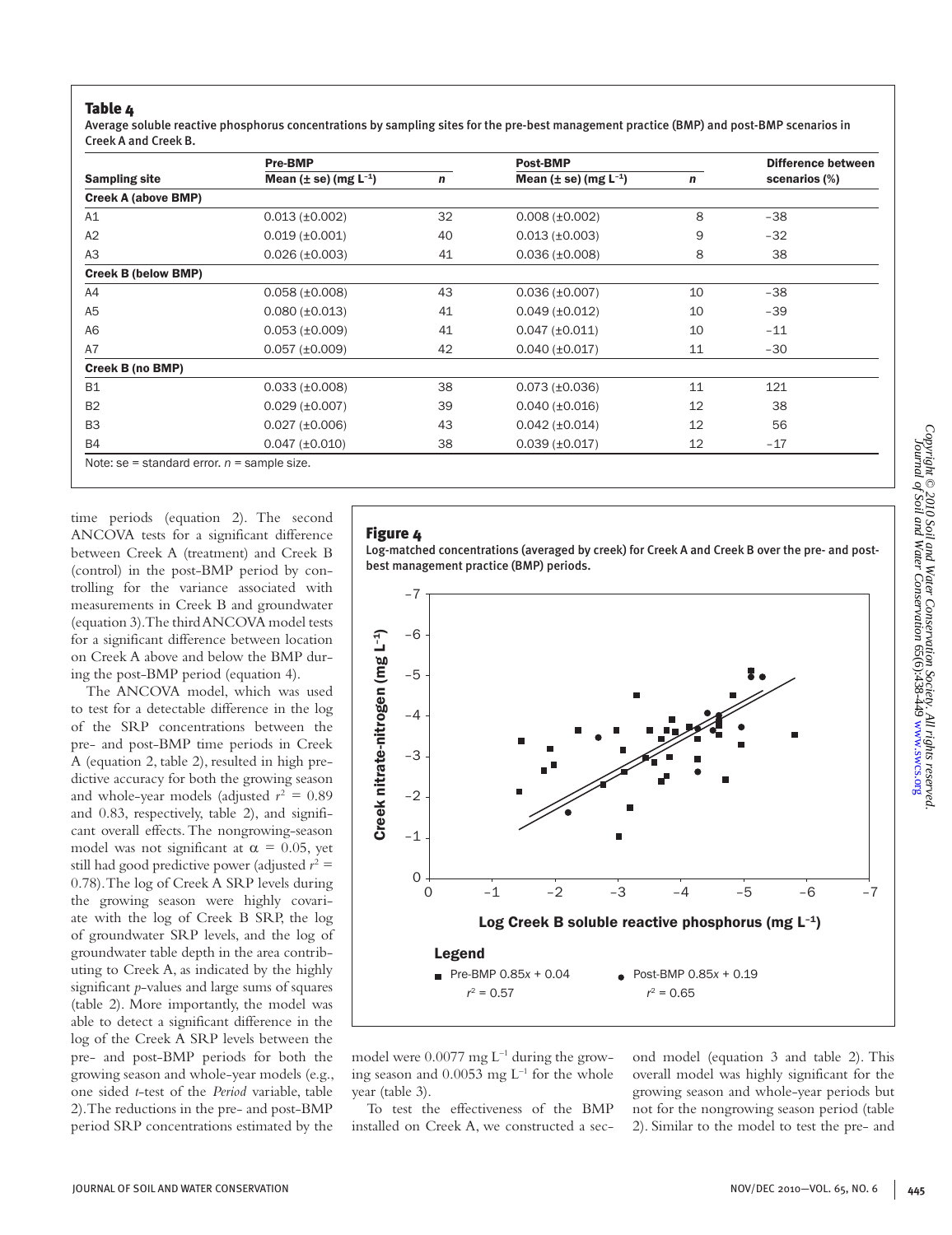# Figure 5

Mean soluble reactive phosphorus (SRP) stream concentrations by sampling sites for Creek A and Creek B. Stream sampling site locations are shown in figure 1. Note that the best management practice (BMP) was installed between sampling sites A3 and  $A_4$  in Creek A. Sampling sites in Creek A were lumped into above and below the BMP site for analysis.



post-BMP time periods (equation 2), the log of the groundwater SRP levels in the areas contributing to Creek A and the log of the SRP concentrations in Creek B were highly significant covariates (table 2). The test of the effectiveness of the BMP was assessed only during the post-BMP period (e.g., the *BMP × Period* interaction in equation 3 and table 2). The ANCOVA model detected a significant *BMP × Period* interaction in Creek A for the growing season and whole-year model (table 2). Table 3 shows the magnitude of the reduction attributable to the BMP to be 0.0071 and  $0.0085$  mg  $L^{-1}$  SRP for the growing season and whole-year models, respectively.

To investigate the impact of the BMP in Creek A, we constructed a final test indented to ensure that other factors were not unduly influencing the BMP effect (equation 4 and table 2). As with previous models, the log of the Creek A SRP concentration was covariate with the log of the Creek B SRP levels, the log of the groundwater SRP levels, and groundwater table height in the area contributing to Creek A, (table 2) for both the growing season and whole-year models. Interestingly, the nongrowing-season model was significant at  $\alpha$  = 0.05 (table 2), but there was no BMP effect, only the log of the groundwater SRP and the log of the groundwater table height in the Creek A area were significant predictors of the log of the SRP concentrations in Creek A (table 2). Thus, since our focus is on BMP effects, we do not explore the impact of these variables on the SRP levels in Creek A. The three-way interaction term in the model, *BMP × Period × Location,* results in a test of the stream sampling location for each of the pre- and post-BMP periods (e.g., pre-BMP period below the BMP location versus pre-BMP period above the BMP location and post-BMP period below the BMP location versus post-BMP above the BMP location). The results of these tests are shown in table 3, where it is estimated that during the pre-BMP period, there was a significant difference between locations in Creek A. Specifically, sampling points located above the BMP location (figure 1) had SRP concentrations 0.0056 and 0.0085 mg  $L^{-1}$  lower than locations below the BMP for the growing season

and whole-year models, respectively (table 3). There was no significant difference in the SRP concentrations during the nongrowing season. During the post-BMP period, there was no significant difference between the sampling locations above and below the BMP location for any of the models (table 3). Figure 5 shows the SRP concentrations by sampling sites in both Creek A and Creek B for the pre- and post-BMP periods. Estimated reductions during the post-BMP period resulting from the ANCOVA models for equations 3 and 4 both indicate that the BMP resulted in a SRP reduction of approximately 27% for the yearly model and 34% for the growing-season model.

While culverts and exclusionary fencing are widely accepted BMP practices to reduce N and P pollution of water bodies in agricultural areas, there is little quantitative data regarding their impact on water quality. Intuitively, preventing direct livestock access from water bodies will reduce the chance of fecal deposits and the disturbance of P-laden stream sediments. However, environmental noise can often obscure the effects of BMPs in agricultural systems, making detection of their impacts difficult. For instance, while N reductions were not attributable to BMPs installed on Creek A, it appears from figure 3 that  $NO_3^-$ -N concentrations in both Creek A and B were lower during the post-BMP period. This difference might be due to BMP impacts (not yet detectable) or from climatic variation and may become significant over time. Thus additional analysis is warranted.

Analysis of SRP results presented in table 3 indicate that during the pre-BMP period, there was a significant (at  $\alpha$  = 0.05) difference between SRP concentrations from Creek A sampling locations located above and below where cattle had direct stream access (i.e., the in-stream cattle crossing) for the growing season. The full-year model was significant as well but slightly less so than the growing-season model (table 3). During the nongrowing season, there was no significant difference between sampling locations, which is somewhat intuitive, as cattle are not pastured during the winter and thus had no access to the stream. Estimates of the contrast differences likewise show a large difference in the SRP concentrations in Creek A above and below the crossing in the pre-BMP period (table 3). In the pre-BMP period, during the growing season, the SRP concentrations were, on average,  $0.0056$  mg  $L^{-1}$  lower at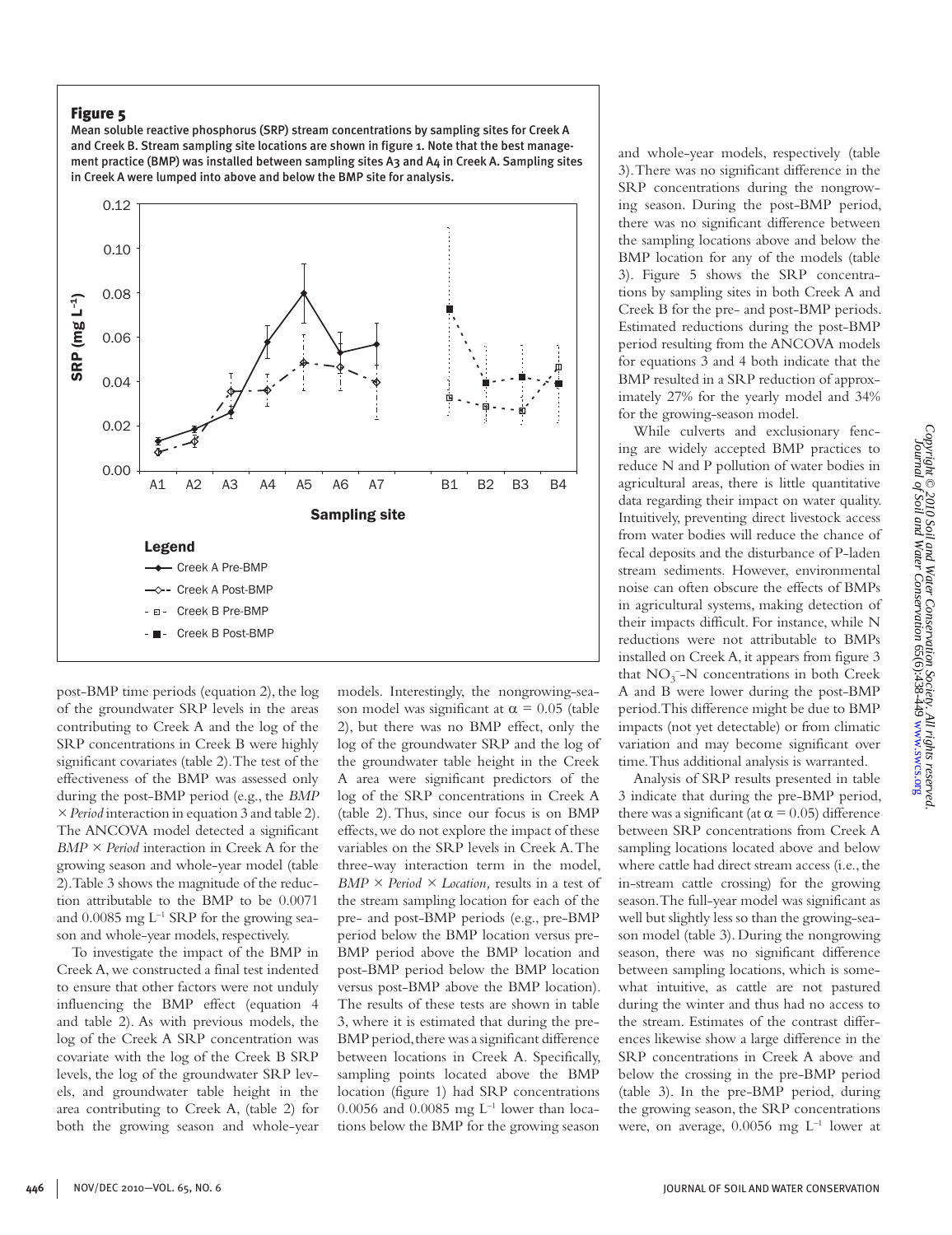sampling locations above the crossing (table 3 and figure 5). Expected reductions in the SRP levels during the nongrowing season were lower (0.003) and not significant (*p* $value = 0.822$  (table 3).

During the post-BMP period, both the seasonal and full-year ANCOVA models (equation 4 and table 3) indicate that there is no significant difference between sampling locations above and below the BMP installation (table 3), which is due somewhat to large sample variance in the Creek A samples (figure 5). While the estimated differences remain negative (i.e., estimated reductions in SRP concentrations between locations above and below the BMP were 0.0001 to  $0.0005$  mg  $L^{-1}$ ), they are not significant at the  $\alpha$  = 0.05 level. The marginal significance of the growing-season model ( $p$ -value = 0.105) might simply be a result of limited sampling duration during the post-BMP period. However, it is somewhat remarkable that the estimated differences in SRP concentrations equalized across sampling locations so quickly following installation of the BMP. Table 4 presents the SRP concentrations during the pre- and post-BMP periods for both Creek A and Creek B at all sampling points, and clearly shows that, while SRP concentrations declined significantly below the BMP location (A4 to A7), they were still somewhat higher than the SRP concentrations above the BMP location (A1 to A3). We speculate that a longer sampling duration would have further reduced the differences between sampling locations along Creek A (i.e., above and below the BMP).

The majority of the water in alluvial valley streams in the Catskill Mountains originates from hillsides and flows both overland, from the runoff source areas, and subsurface to the creeks. During the period of the year when precipitation exceeds evapotranspiration, runoff is generally the largest input to the stream from saturated areas. During the remainder of the year, subsurface and return flows are the major sources of creek water. Thus, both surface and groundwater flows are sources of SRP in the stream. From a water quality standpoint, agricultural activity can have a large impact on alluvial streamwater quality. In this study, the SRP concentration measured at the spring sampling site (A1 in figure 1) was  $0.011$  mg  $L^{-1}$ , indicating that Creek A SRP levels are initially controlled by the SRP concentrations at the spring site (A1) (figure 5). This is corroborated by the

similar SRP levels measured at site A2 (0.016 mg L–1 of SRP). directly downstream from site A1, where little agricultural activity takes place. Further downstream (and prior to BMP installation), the concentration is influenced by P inputs from manure applications to fields (Kleinman et al. 2007), nonfield areas (e.g., barnyard and cattle crossing path) (Hively et al. 2005), and the P concentration in streambed sediment (McDowell et al. 2001; Evans et al. 2004; van der Perk et al. 2007). Re-entrainment of P-rich sediments in streams is speculated to be a large P source in the Cannonsville Reservoir watershed, where livestock often graze freely and have access to streams (James et al. 2007). In the study site, the dominant source areas for SRP are located in the regions downstream of the spring site (A1), specifically the nonfield areas of the cattle crossing, from subsurface flow generated in the agricultural areas surrounding the stream, and directly from the stream channel itself. The concentration in the stream is generally higher than in the groundwater, indicating that surface sources, such as manure application, or the stream sediments and livestock are contributing to the increased stream SRP concentration, particularly during the summer when groundwater contributions are limited. Interestingly, Creek A SRP levels decline somewhat at sites A6 and A7, which might be due to several factors, such as periphyton growth in the stream removing soluble P or increased groundwater contributions diluting Creek SRP concentrations. Conversely, it might be more interesting to ask why the SRP concentration at site A5 was so high. The elevated SRP concentration at site A5 was likely due the area being a common stream entry point for pastured cows.

Conversely,  $NO_3^-$ -N, which is very soluble and does not become fixed on clays or organic matter and is easily transported with water, was measured at a higher concentration in the groundwater (average of  $2.2 \pm 0.2$ ) mg L–1) (Flores-López et al. Forthcoming) than in the streams (average of  $1.04 \pm 0.07$ mg  $L^{-1}$ ). That the  $NO_3^-$ -N concentrations measured in the stream are substantially lower than those measured in the groundwater indicates that N in groundwater may be undergoing denitrification in the carbon rich, saturated, near-stream areas, thus reducing the ultimate input to the stream. The increased DO and DOC levels from manure applications in coincidence with saturated

areas near the stream increase the microbial activity and thus the denitrification. Indeed, several researchers have noted the importance of DO and DOC levels in N and P dynamics (Flores-López et al. Forthcoming; Boyer et al. 1997; Schilling and Jacobson 2008). These effects might explain why there was no detectable change in  $NO_3^-$ -N concentrations following BMP installation.

Flores-López et al. (Forthcoming) showed that groundwater had an impact on instream concentrations of SRP. The average SRP groundwater concentration (0.041 mg  $L^{-1}$ ) in the piezometers was slightly lower, but not statistically different ( $p$ -value = 0.612, sample size  $[n] = 1,198$ , from the in-stream concentration (0.043 mg  $L^{-1}$ ) in Creek A and Creek B over three years of sampling. The groundwater SRP distribution depends not only on agricultural practices but also on factors such as depth to the groundwater table (Flores-López et al. Forthcoming; Weiler and McDonnell 2006), occurrence of subsurface riparian flow (Schilling et al. 2007; Schilling and Jacobson 2008), or exfiltrated water in low-lying areas or near the stream channel (Scott and Weiler 2001). Creek B in figure 5 appears to be influenced more by these factors than Creek A, which is more heavily dominated by agricultural activity, particularly sites A3 to A7. For piezometers P6, P7, and P10, located in the contributing area for Creek A sites (A4 to A7), there were no significant differences in SRP concentrations during the pre- and post-BMP periods. However, at stream sites A4 to A7 (figure 1), the in-stream SRP concentration for the post-BMP period was significantly lower (0.043 mg L<sup>-1</sup>) than the in-stream SRP concentration for the pre-BMP period (table 4) (0.062 mg L<sup>-1</sup>) (*p*-value = 0.017, *n* = 208). The inclusion of the groundwater SRP levels was an important parameter to consider in the analysis of the BMP effect.

There are two ways that the installation of the cattle crossing might have reduced the SRP concentrations in the stream. Probably the most significant impact that BMPs such as cattle crossings have is that they prevent direct access of the cattle in the stream channel and thus prevent the high P sediment in the streambed from becoming entrained in the water column and desorping to equilibrate in-stream P concentrations. Excluding cattle from the stream also prevents direct fecal inputs to the water bodies. Previous studies have shown that stream crossings and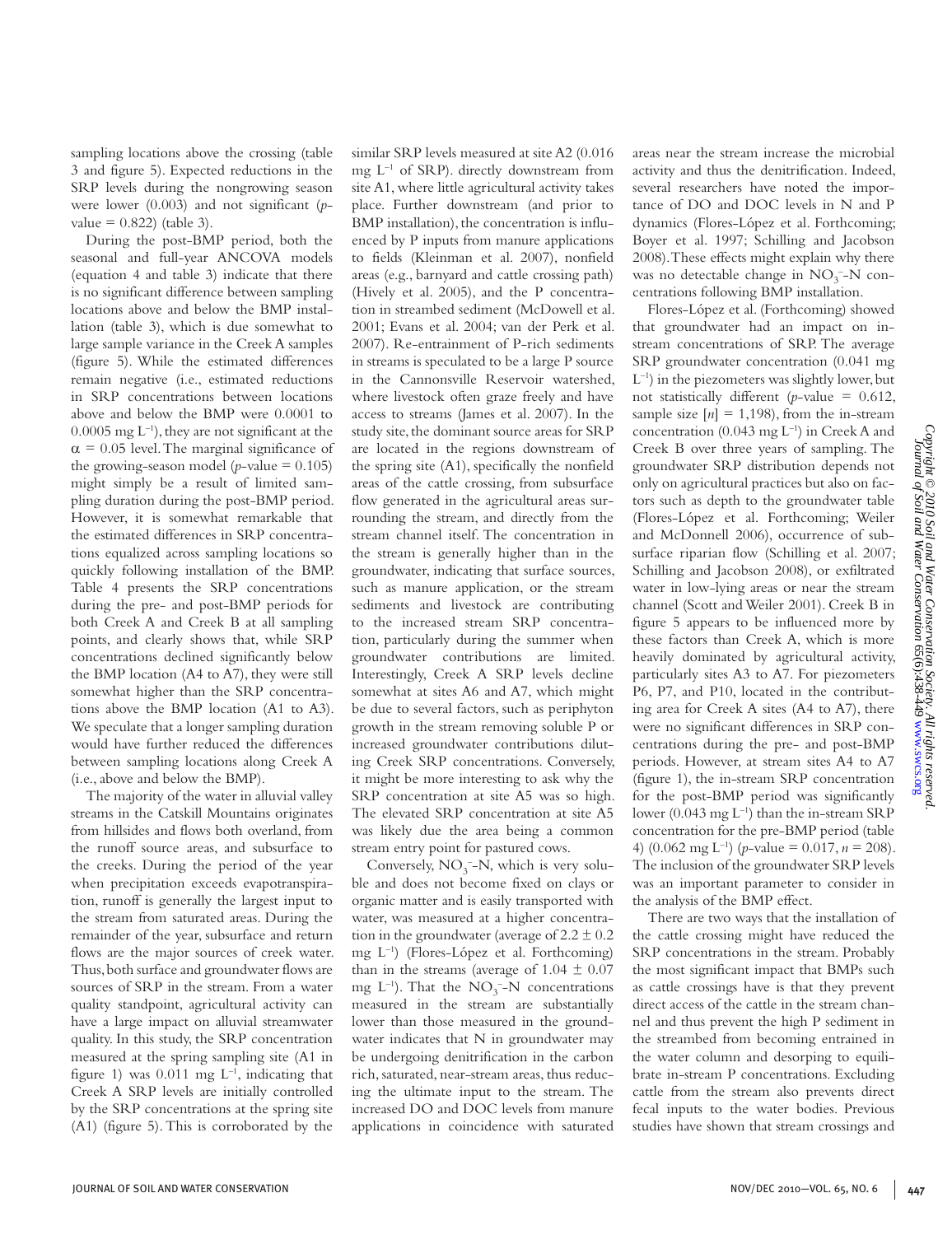cattle paths that allow direct access to stream channels are a large source of P in streams (Bishop et al. 2005; Hively et al. 2005). Hively et al. (2005) found that hydrologically active nonfield areas, which oftentimes cover a small spatial extent but produce high P concentrations (e.g., cow paths and barnyards), can contribute substantially to soluble P loading in streams. Indeed, prior to the installation of the culvert, SRP levels were excessively high at sampling sites directly adjacent to the crossing. The measured decline in SRP concentrations at sampling points downstream of the culvert crossing indicates that these structures considerably lower SRP contributions to the stream. Interestingly, in Creek B, higher SRP concentrations were measured for the post-BMP period. An average increase of 41% in SRP concentrations were observed at the four sampling sites in Creek B during the post-BMP period (B1 to B4 in figure 1). This gives some perspective to the reduction of SRP levels in Creek A, in that controlling for environmental variability in the ANCOVA, the estimated reduction due to the BMP in Creek A is much more significant.

Finally, the fact that low SRP concentrations were observed in streamwater samples implies that this valley bottom farm is not as large a pollutant source as many of the upland farms that have been monitored in the upland areas of the Catskills. Although high SRP concentrations were observed from samples taken in the saturated areas adjacent to Creek B, they were not as high as the SRP concentrations reported by Hively et al. (2005) and Kim et al. (2006) in nearby upland farms, again indicating limited contribution of the alluvial areas, at least on this farm.

#### Summary and Conclusions

We collected three years of groundwater and surface water samples to quantify the impacts of groundwater and near-stream BMPs that exclude livestock from streams on SRP and  $NO<sub>3</sub><sup>-</sup>-N$  surface water concentrations by fencing and improved cattle crossings on a valley dairy farm in the Catskill Mountains of New York State.

A multivariate analysis of covariance incorporating groundwater and surface water measurements from a control and treatment creek was developed to determine the impact of near-stream BMPs (fencing and cattle crossing) on in-stream SRP concentrations. The results of the analysis indicate that incorporation of these exogenous variables into the model increased the sensitivity and capability of the model to detect BMP effects. The ANCOVA model showed that the installation of the BMPs resulted in a 27% reduction in Creek A SRP concentrations on a yearly basis and nearly 34% for the growing season. There was no detectable effect of the BMP during the nongrowing season.

The temporal dynamics of processes governing P levels in streams indicate that many factors are involved. The fact that low SRP concentrations were observed in stream samples, irrespective of BMP installation, implies that the valley bottom farms are not contributing as much as many of the upland farms that have been monitored in the West Branch of the Delaware River watershed, although high SRP concentrations were observed in groundwater from saturated areas adjacent to Creek B. These results indicate that near-stream and in-channel processes should be considered when assessing the impact of agricultural activities on water quality.

#### Acknowledgements

The authors would like to thank the farm family on the study site for letting us do our research on their farm, as well as for their interest and help in this research. Funding sources, USDA Delaware County of watershed affairs, the Watershed Agricultural Council should be thanked for their financial support.

#### References

- Allan, J.D. 1995. Stream Ecology: Structure and Function of Running Waters. London, United Kingdom: Chapman and Hall.
- APHA, AWWA, and WEF (American Public Health Association, American Water Works Association, and Water Environment Federation. 1999. Method 4500-P G (Ortho-P) and Method 4500-Ph (Total P) *In* Standard Methods for the Examination of Water and Wastewater (20th Edition).
- Bishop, P.L., W.D. Hively, J.R. Stedinger, M.R. Rafferty, J.L. Lojpersberger, and J.A. Bloomfield. 2005. Multivariate analysis of paired watershed data to evaluate agricultural best management practice effects on stream water phosphorus. Journal of Environmental Quality 34(3):1087-1101.
- Boyer, E.W., G.M. Hornberger, K. Bencala, and D.M. Mcknight. 1997. Response characteristics of DOC flushing in an alpine catchment. Hydrological Processes 11:1635-1647.
- Brannan, K.M., S. Mostaghimi, P.W. Mcclellan, and S. Inamdar. 2000. Animal waste BMP impacts on sediment and nutrient losses in runoff from the Owl Run watershed.

Transactions of the American Society of Agricultural Engineers 43(5):1155-1166.

- Cataldo, D.A., L.E. Schrader, and V.L. Youngs. 1974. Analysis by digestion and colorimetric assay of total nitrogen in plant tissues high in nitrate. Crop Science 14:854-856.
- Easton, Z.M., M.T. Walter, and T.S. Steenhuis. 2008. Combined monitoring and modeling indicates the most effective agricultural best management practices. Journal of Environmental Quality 37:1798–1809, doi:10.2134/jeq2007.0522.
- Effler, S.W., and A.P. Bader. 1998. A limnological analysis of Cannonsville reservoir, NY. Journal of Lake and Reservoir Management 14(2-3):125-139.
- Evans, D.J., P.J. Johnes, and D.S. Lawrence. 2004. Physicochemical controls on phosphorus cycling in two lowland streams. Part 2-The sediment phase. Science of the Total Environment 329(1-3):165.
- Flores-López, F., Z.M. Easton, L.D. Geohring, and T.S. Steenhuis. Forthcoming. Assessing phosphorus and nitrate concentrations in groundwater on a valley farm in the New York City source watersheds. Water Environment Research (In-press).
- Gitau, M.W., W.J. Gburek, and A.R. Jarrett. 2005. A tool for estimating best management practice effectiveness for phosphorus pollution control. Journal of Soil and Water Conservation 60(1):1-10.
- Gitau, M.W., T.L. Veith, and W.J. Gburek. 2004. Farm–level optimization of BMP placement for cost-effective pollution reduction. Transactions of the American Society of Agricultural Engineers 47(6):1923-1931.
- Hively, W.D., R.B. Bryant, and T.J. Fahey. 2005. Phosphorus concentrations in overland flow from diverse locations on a New York dairy farm. Journal Environmental Quality 34(4):1224-1233.
- Inamdar, S.P., S. Mostaghimi, P.W. Mcclellan, and K.M. Brannan. 2001. BMP impacts on sediment and nutrient yields from an agricultural watershed in the coastal plain region. Transactions of the American Society of Agricultural Engineers 44(5):1191-1200.
- OI-Analytical. 1997. Model 1010 wet oxidation total organic carbon analyzer operator's manual. OI Analytical. Revision 7.0. USA.
- James, E., P. Kleinman, T. Veith, R. Stedman, and A. Sharpley. 2007. Phosphorus contributions from pastured dairy cattle to streams of the Cannonsville Watershed, New York. Journal of Soil and Water Conservation 62(1):40.
- Kim, Y.J., L.D. Geohring, J.H. Jeon, A.S. Collick, S.K. Giri, and T.S. Steenhuis. 2006. Evaluation of the effectiveness of vegetative filter strips for phosphorus removal with the use of a tracer. Journal of Soil and Water Conservation 61(5):293-302.
- Kleinman, P.J.A., A.L. Allen, B.A. Needelman, A.N. Sharpley, P.A. Vadas, L.S. Saporito, G.J. Folmar, and R.B. Bryant. 2007. Dynamics of phosphorus transfers from heavily manured coastal plain soils to drainage ditches. Journal of Soil and Water Conservation 62(4):225-235.